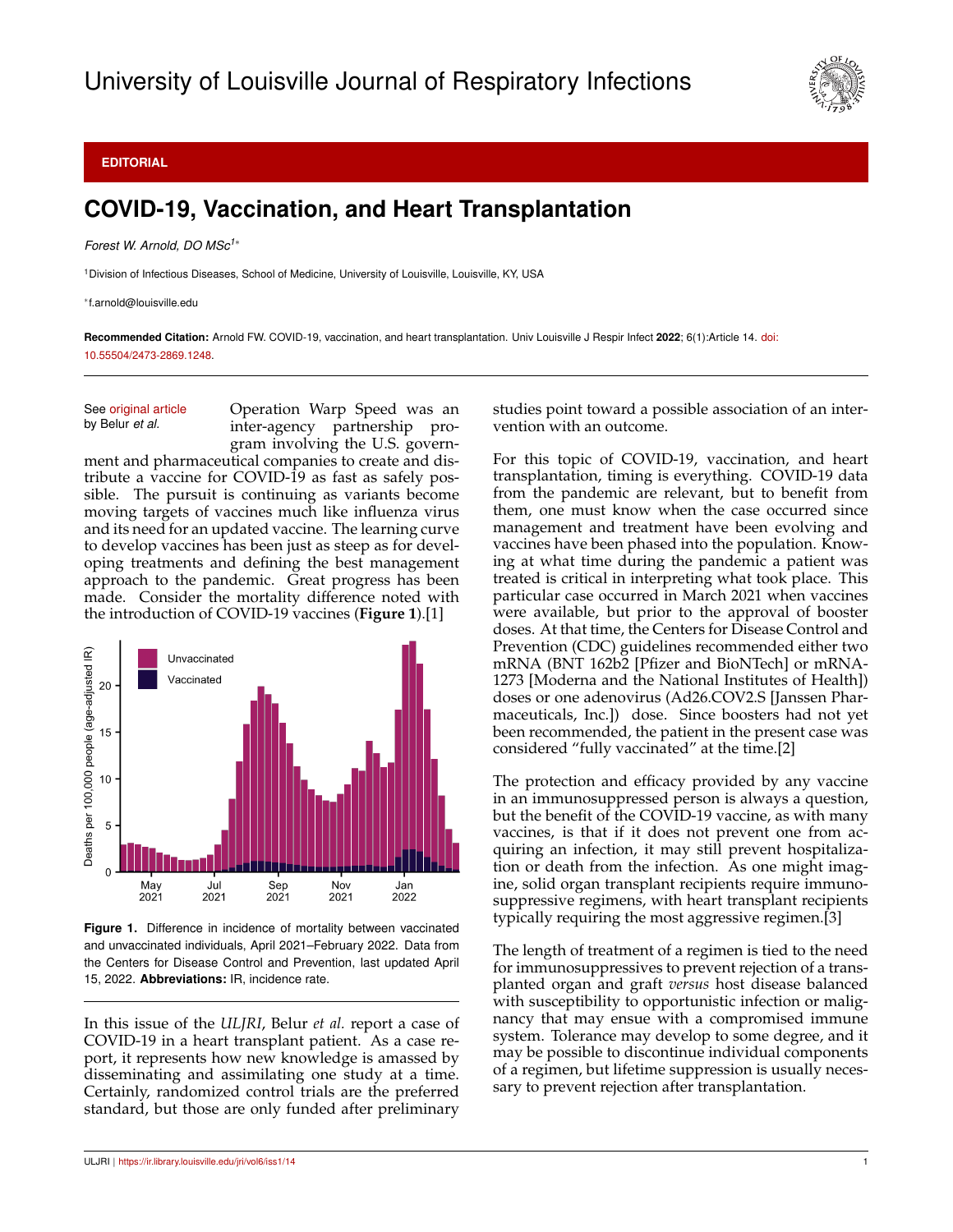The present case represents a heart transplant recipient with a "breakthrough" infection as he had received two mRNA vaccines prior to acquiring COVID-19. Belur *et al.* review the immunosuppression of the patient and discuss the efficacy—or lack thereof—of the vaccination he had received.

Qin *et al.* found that among 101 million adults in the US who were vaccinated, 0.01% had a COVID-19 breakthrough infection while 0.83% of 18,215 transplant recipients had a breakthrough infection.[4] The mortality difference of breakthrough infections between the general population and the transplanted was much more significant at 0.00016% *vs.* 9.3%, respectively. Outcomes among unvaccinated transplant recipients were even worse with 5% acquiring COVID-19 [5] and 20% dying.[6] The patients in these studies were fully vaccinated, and despite being a high-risk group, experienced decreased breakthrough infections and decreased mortality.

In a study of ∼48,000 solid organ recipients, mortality from COVID-19 in those who did not receive a vaccine, or who only received one dose, was 12.6% and 12.0%, respectively, but for those who received two doses, the mortality was only 7.7%.[7] The transplanted are obviously a significantly vulnerable group. Their lack of humoral and cellular immunity makes them more susceptible, and they then struggle to clear infection once they have it, but it appears that vaccination offers some protection for them.

Belur *et al.* chose to obtain IgG antibodies to assess the vaccination status of their patient who had received Pfizer's BNT162b2 vaccine and had been on mycophenolate and tacrolimus. They checked a qualitative test for antibodies to SARS-CoV-2, which was negative. A cohort of heart transplant patients who had received the Pfizer vaccine also did not respond well.[8] Among 77 heart transplant patients, only 14 had detectable levels of IgG anti-receptor binding domain antibodies after a mean of 41 days from the second injection. None of the patients who were on mycophenolate and tacrolimus, like the patient in the present case report, had antibodies detected. There has been at least one call for a study to evaluate holding mycophenolate mofetil in order to prevent immune paresis—a suboptimal humoral and cellular response to an antigen.[9] However, just because antibodies are not detected, does not mean that the vaccine is unsuccessful as demonstrated above with improved outcomes in spite of low antibody responses.

Despite the outcome in the present case, physicians should not be deterred from vaccinating their heart transplant patients based on an anecdotal experience of a poor outcome in a vaccinated patient. No doubt, updated vaccines that adjust for variants will further improve outcomes in all populations, especially heart transplant recipients.

## **Published:** May 5, 2022

**Copyright:** © 2022 The author(s). This original article is brought to you for free and open access by ThinkIR: The University of Louisville's Institutional Repository. For more information, please contact thinkir@louisville.edu. This article is distributed under the terms of the Creative Commons Attribution 4.0 International License (CC BY 4.0), which permits unrestricted use, distribution, and reproduction in any medium, provided the original author and source are credited.

**Funding Source:** The author(s) received no specific funding for this work.

**Conflict of Interest:** All authors declared no conflict of interest in relation to the main objective of this work.

## **References**

**1.** Centers for Disease Control and Prevention, COVID-19 Response. Rates of COVID-19 cases or deaths by age group and vaccination status public use data. Available at: [https://data.cdc.gov/Public-Health-Surveillance/Rates-of-](https://data.cdc.gov/Public-Health-Surveillance/Rates-of-COVID-19-Cases-or-Deaths-by-Age-Group-and/3rge-nu2a)[COVID-19-Cases-or-Deaths-by-Age-Group-and/3rge-nu2a.](https://data.cdc.gov/Public-Health-Surveillance/Rates-of-COVID-19-Cases-or-Deaths-by-Age-Group-and/3rge-nu2a) Accessed 2 May 2022.

**2.** Centers for Disease Control and Prevention (CDC). When you've been fully vaccinated. Available at: [https://www.cdc.](https://www.cdc.gov/coronavirus/2019-ncov/vaccines/fully-vaccinated.html) [gov/coronavirus/2019-ncov/vaccines/fully-vaccinated.html.](https://www.cdc.gov/coronavirus/2019-ncov/vaccines/fully-vaccinated.html) Accessed 31 March 2021.

**3.** Mayo Clinic. Modified immunosuppressive regimen improves survival in heart transplant patients. Available at: [https://www.mayoclinic.org/medical](https://www.mayoclinic.org/medical-professionals/cardiovascular-diseases/news/modified-immunosuppressive-regimen-improves-survival-in-heart-transplant-patients/mac-20479085)[professionals/cardiovascular-diseases/news/modified-](https://www.mayoclinic.org/medical-professionals/cardiovascular-diseases/news/modified-immunosuppressive-regimen-improves-survival-in-heart-transplant-patients/mac-20479085) [immunosuppressive-regimen-improves-survival-in-heart](https://www.mayoclinic.org/medical-professionals/cardiovascular-diseases/news/modified-immunosuppressive-regimen-improves-survival-in-heart-transplant-patients/mac-20479085)[transplant-patients/mac-20479085.](https://www.mayoclinic.org/medical-professionals/cardiovascular-diseases/news/modified-immunosuppressive-regimen-improves-survival-in-heart-transplant-patients/mac-20479085) Accessed 19 April 2022.

**4.** Qin CX, Moore LW, Anjan S, et al. Risk of breakthrough SARS-CoV-2 infections in adult transplant recipients. Transplantation **2021**; 105(11):e265-e6. [doi:](http://dx.doi.org/10.1097/TP.0000000000003907) [10.1097/TP.0000000000003907.](http://dx.doi.org/10.1097/TP.0000000000003907) [PMID: 34310531.](https://pubmed.ncbi.nlm.nih.gov/34310531/)

**5.** Kamar N, Abravanel F, Marion O, Couat C, Izopet J, Del Bello A. Three doses of an mRNA Covid-19 vaccine in solidorgan transplant recipients. N Engl J Med **2021**; 385(7):661- 2. [doi: 10.1056/NEJMc2108861.](http://dx.doi.org/10.1056/NEJMc2108861) [PMID: 34161700.](https://pubmed.ncbi.nlm.nih.gov/34161700/)

**6.** Elias M, Pievani D, Randoux C, et al. COVID-19 infection in kidney transplant recipients: Disease incidence and clinical outcomes. J Am Soc Nephrol **2020**; 31(10):2413-23. [doi:](http://dx.doi.org/10.1681/ASN.2020050639) [10.1681/ASN.2020050639.](http://dx.doi.org/10.1681/ASN.2020050639) [PMID: 32847984.](https://pubmed.ncbi.nlm.nih.gov/32847984/)